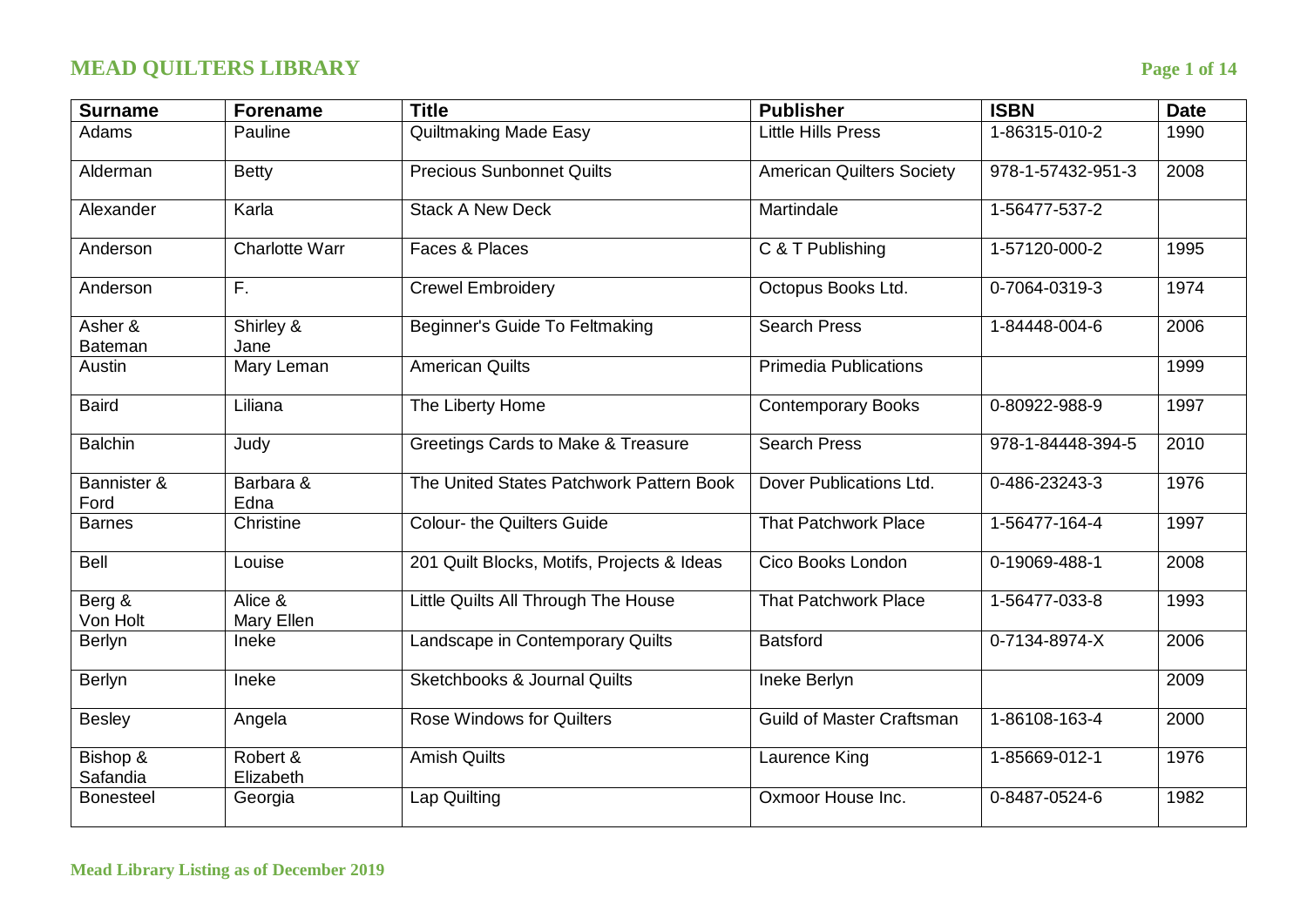# **MEAD QUILTERS LIBRARY Page 2 of 14**

| <b>Surname</b>   | <b>Forename</b>  | <b>Title</b>                             | <b>Publisher</b>                  | <b>ISBN</b>           | <b>Date</b> |
|------------------|------------------|------------------------------------------|-----------------------------------|-----------------------|-------------|
| <b>Bonesteel</b> | Georgia          | <b>Bright Ideas for Lap Quilting</b>     | Oxmoor House Inc.                 | 0-84871-003-7         | 1990        |
| <b>Boston</b>    | Diana            | The Patchworks of Lucy Boston            | <b>Colt Books Limited</b>         | 0-90589-921-0         | 1995        |
| <b>Boston</b>    | Lucy             | Memories                                 | Colt Books Ltd.                   | 0-905899-05-9         | 1992        |
| <b>Brackman</b>  | <b>Barbara</b>   | Encyclopaedia of Pieced Quilt Patterns   | <b>American Quilters Society</b>  | $0 - 89145 - 815 - 8$ | 1993        |
| <b>Brackman</b>  | <b>Barbara</b>   | Women in Design: Quilts in the Newspaper | <b>Kansas City Star Books</b>     | 0-9746012-9-2         |             |
| <b>Briscoe</b>   | Susan            | 21 Terrific Patchwork Bags               | David & Charles                   | 0-7153-1440-8         | 2004        |
| <b>Briscoe</b>   | Susan            | The Ultimate Sashiko Sourcebook          | David & Charles                   | 0-89689-186-0         | 2005        |
| <b>Briscoe</b>   | Susan            | Japanese Quilt Blocks to Mix & Match     | A & C Black, London               | 0-71368-246-5         | 2008        |
| <b>Brooks</b>    | Kathleen Rindall | A Pocketful of Whimsey                   | <b>Chitra Publications</b>        | 1-88558-827-5         | 1999        |
| <b>Brown</b>     | Pauline          | Decoration on Fabric                     | <b>Guild of Master Craftsman</b>  | 1-86108-213-4         | 2001        |
| <b>Brown</b>     | Peter            | The Book of Kells                        | Thames & Hudson                   | 0-500-27192-5         | 1980        |
| <b>Burch</b>     | Laurel           | <b>Kindred Creatures</b>                 | <b>C&amp;T Publishing</b>         | $1-57120-160-2$       | 2001        |
| <b>Burns</b>     | Eleanor          | Star Log Cabin                           | <b>Eleanor Burns Family Trust</b> | 0-92270-586-0         | 1995        |
| <b>Burns</b>     | Eleanor          | Still Stripping After 25 Years           | <b>Eleanor Burns Family Trust</b> | 1-89177-614-2         | 2003        |
| <b>Burns</b>     | Eleanor          | The Magic Vine Quilt                     | <b>Eleanor Burns Family Trust</b> | 1-89177-622-3         | 2007        |
| Caffrey          | Debbie           | Open a Can Of Worms                      | <b>Debbie's Creative Moments</b>  | 0-96457-774-7         | 2000        |
| Caffrey          | Debbie           | Scraps to You Too                        | <b>Debbie's Creative Moments</b>  | 0-09645-777-2         | 1998        |
| Caffrey          | Debbie           | Shape Up Your Far Quarters               | <b>Debbie's Creative Moments</b>  | 0-96457-776-3         | 2002        |
|                  |                  |                                          |                                   |                       |             |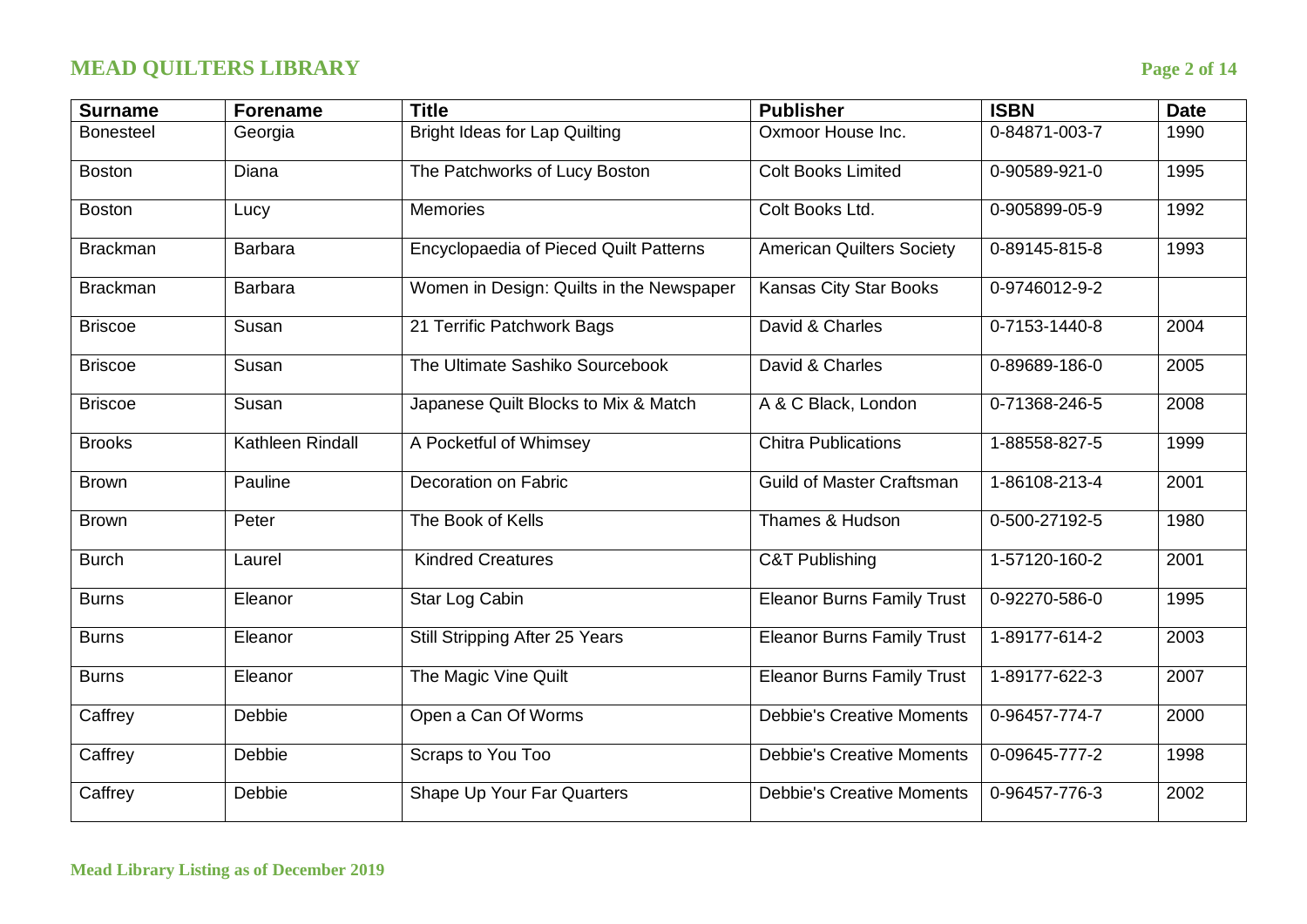# **MEAD QUILTERS LIBRARY Page 3 of 14**

| <b>Surname</b> | <b>Forename</b> | <b>Title</b>                                    | <b>Publisher</b>                 | <b>ISBN</b>     | <b>Date</b> |
|----------------|-----------------|-------------------------------------------------|----------------------------------|-----------------|-------------|
| Campbell       | Eileen          | Medieval Designs for Applique                   | <b>Creative House</b>            | 1-877080-1      | 2003        |
| Cameron-Dick   | Dawn            | Invisible Machine Applique                      | Teamwork craftbooks              | 0-95325-902-1   | 2000        |
| Causee         | Linda           | Learn To Be a Wacky Pinwheel Quilting<br>Wizard | <b>US School of Needlework</b>   | 1-59012-006-X   |             |
| Chainey        | <b>Barbara</b>  | Quilt It                                        | David & Charles                  | 0-71530-799-1   | 1999        |
| Chamberlain    | Ruth            | <b>Beginners Guide to Goldwork</b>              | <b>Search Press Needlecrafts</b> | 0-85532-954-9   | 2009        |
| Chambers       | Anne            | Marbling on Fabric                              | <b>Search Press</b>              | 0-85532-788-X   | 1995        |
| <b>Clark</b>   | Mary Clare      | Japanese Folded Patchwork                       | <b>Krause Publications</b>       | 0-80199-046-7   | 1997        |
| Claxton        | Annette         | <b>Quick Quilts</b>                             | <b>Bramley Books</b>             | 1-85833-550-7   | 1997        |
| Coget          | Catherine       | Boutis & Trapunto                               | <b>Search Press Needlecrafts</b> | 1-90397-511-5   | 2005        |
| Colby          | Averil          | <b>Patchwork Quilts</b>                         | <b>B T Batsford Limited</b>      | 0-71345-420-2   | 1988        |
| Colby          | Avril           | Quilting                                        | <b>B T Batsford Limited</b>      | 0-71345-901-8   | 1972        |
| Cotton         | <b>Betty</b>    | <b>Cotton Theory Quilting Book One</b>          | <b>Cotton Theory LLC</b>         | 0-97726-110-7   | 2006        |
| Cotton         | <b>Betty</b>    | <b>Cotton Theory Quilting Book Two</b>          | <b>Cotton Theory LLC</b>         | 978-09800-000-0 | 2008        |
| Craig          | Sharyn          | <b>Great Sets</b>                               | <b>C&amp;T Publishing</b>        | 1-57120-224-2   | 2004        |
| Craig          | Sharyn          | <b>Setting Solutions</b>                        | <b>C&amp;T Publshing</b>         | 1-57120-117-3   | 2001        |
| Craig          | Sharyn          | Pyramids Plus!                                  | <b>Chitra Publications</b>       | 1-88558-816-X   | 1997        |
| Not given      |                 | <b>Creative Crafts for Creative Hands</b>       | <b>Tiger Books</b>               | 1-85501-598-6   | 1995        |
| Cripps         | David           | <b>Quilt Treaures</b>                           | <b>Deidre Macdonald Books</b>    | 1-89809-409-8   | 1995        |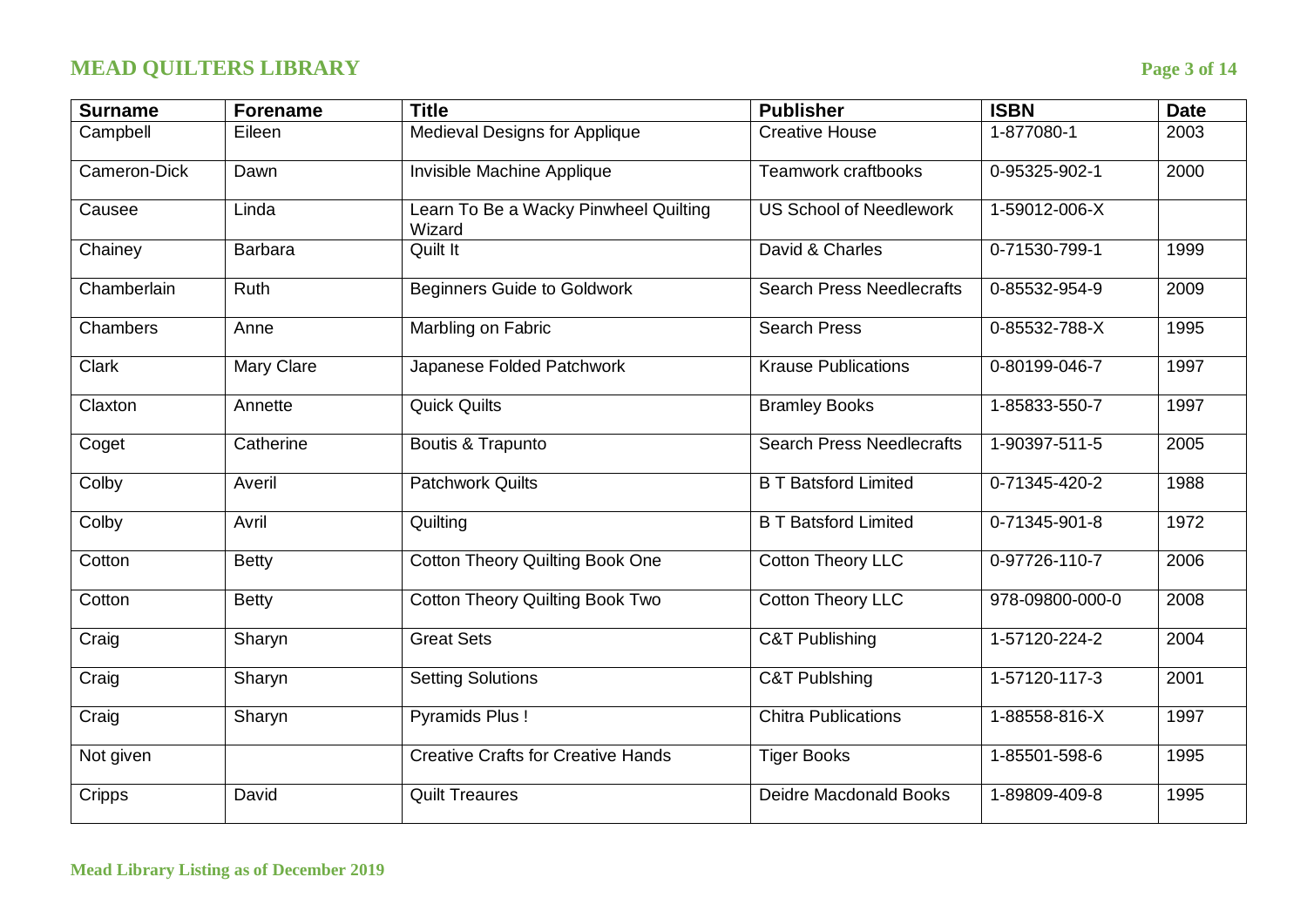# **MEAD QUILTERS LIBRARY Page 4 of 14**

| <b>Surname</b>       | <b>Forename</b> | <b>Title</b>                                                      | <b>Publisher</b>                                       | <b>ISBN</b>       | <b>Date</b> |
|----------------------|-----------------|-------------------------------------------------------------------|--------------------------------------------------------|-------------------|-------------|
| Crutchley            | Anna            | <b>Tassel Making</b>                                              | Southwater-Anness                                      | 1-84215-299-8     |             |
| Davis                | Jodie           | <b>Paper Pieced Curves</b>                                        | Martingale & Co.                                       | 1-56477-302-7     | 2000        |
| Dietrich &<br>Eppler | M. &<br>R.      | The Easy Art of Applique                                          | Martingale & Co.                                       |                   |             |
| <b>Dietrich</b>      | Mimi            | <b>Handmade Quilts</b>                                            | <b>That Patchwork Place</b>                            | 0-94357-467-6     | 1990        |
| <b>Dietrich</b>      | Mimi            | <b>Pink Ribbon Quilts</b>                                         | <b>That Patchwork Place</b>                            | 1-56477-279-9     | 1999        |
| Doak                 | Carol           | <b>Easy Machine Paper Piecing</b>                                 | <b>That Patchwork Place</b>                            | 0-15477-038-9     | 1995        |
| Doak                 | Carol           | <b>Easy Paper Pieced Miniatures</b>                               | Martingale & Co.                                       | 1-56477-209-8     | 1998        |
| Doak                 | Carol           | Easy Stash Quilt s & CD                                           | Martingale & Co.                                       | 1-56477-264-0     | 1999        |
| <b>Doak</b>          | Carol           | Fifty Fabulous Paper Pieced Stars & CD                            | Martingale & Co.                                       | 1-56477-271-3     | 2000        |
| Donahue              | Nancy           | <b>Butterflies</b>                                                | <b>Patchwork Patterns</b>                              | 213-692-4135      | 1982        |
| Donaldson            | Christine       | Patchwork Baby                                                    | Little, Brown and Company                              | 0-31690-700-6     | 1994        |
| Dunnewold            | Jane            | <b>Complex Cloth</b>                                              | <b>That Patchwork Place</b>                            | 1-56477-149-0     | 1996        |
| Durbin               | Pat             | <b>Mosaic Picture Quilts</b>                                      | <b>That Patchwork Place</b>                            | 978-1-56477-735-5 | 2007        |
| Eddy                 | Celia           | The Quilter's & Patchworker's Colour<br><b>Mixing Bible</b>       |                                                        |                   |             |
| Eddy                 | Celia           | The Quilter's Block Bible                                         | Search Press Ltd.                                      | 1-903075-48-4     | 2003        |
| Eddy                 | Celia (Editor)  | Quilt Studies: Journal of British Quilt Study<br>Group, Issue1    | The British Quilt Study<br>Group & The Quilters' Guild | 1467-2723         | 1999        |
| Eddy                 | Celia (Editor)  | Quilt Studies: Journal of British Quilt Study<br>Group, Issue 4/5 | The British Quilt Study<br>Group & The Quilters' Guild | 1467-2723         | 2002/3      |
| Edwards              | Lynne           | The Sampler Quilt Book                                            |                                                        |                   |             |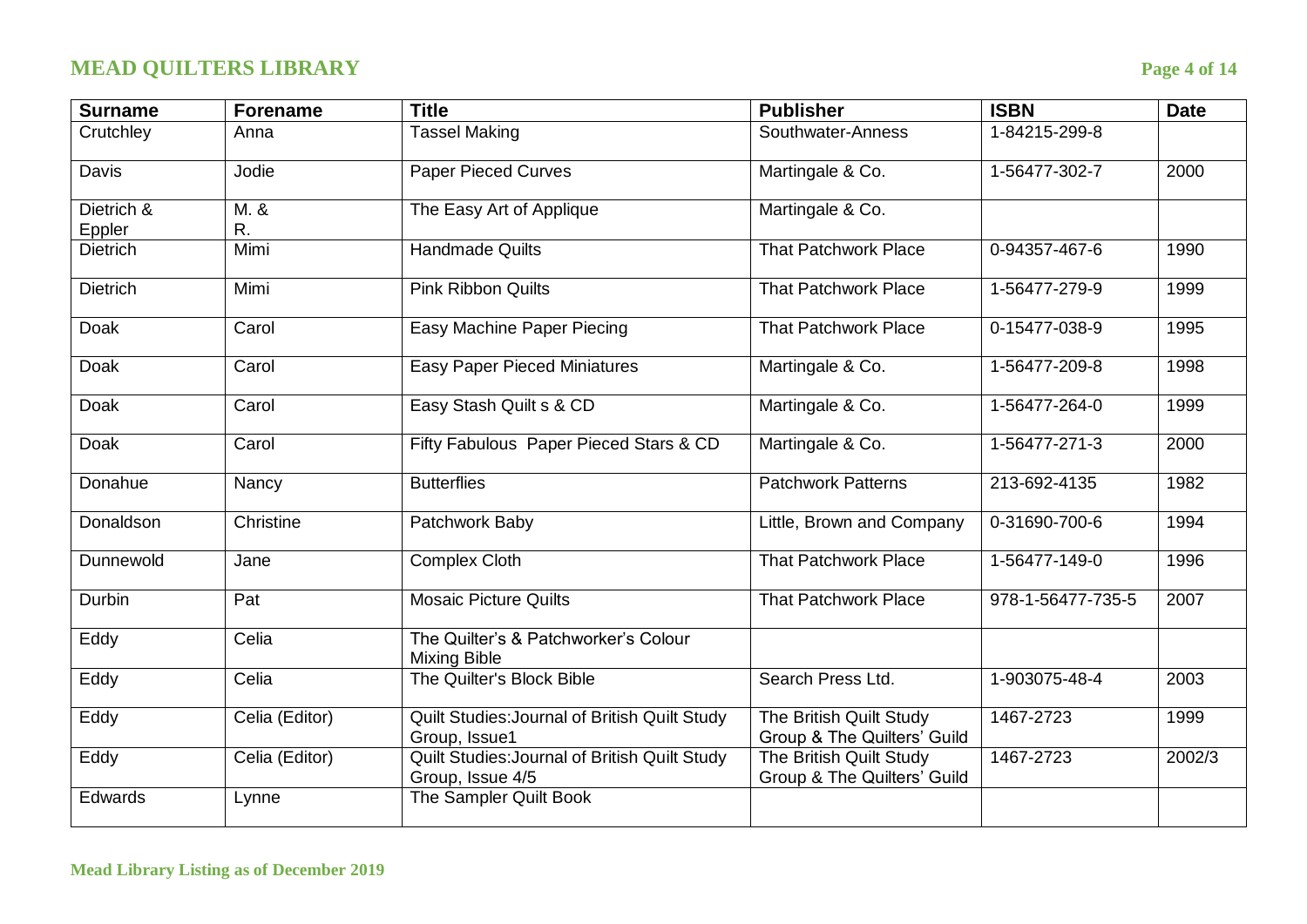# **MEAD QUILTERS LIBRARY Page 5 of 14**

| <b>Surname</b>             | <b>Forename</b>             | <b>Title</b>                                                       | <b>Publisher</b>                 | <b>ISBN</b>           | <b>Date</b> |
|----------------------------|-----------------------------|--------------------------------------------------------------------|----------------------------------|-----------------------|-------------|
| Edwards                    | Lynne                       | <b>New Sampler Quilt Book</b>                                      | David & Charles                  | 0-71530-956-0         | 2000        |
| Edwards                    | Lynne                       | Making Scrap Quilts to Use it Up!                                  | David & Charles                  | 0-71531-411-4         | 2003        |
| Edwards                    | Lynne                       | <b>Stash-Buster Quilts</b>                                         | David & Charles                  | 0-71532-194-3         | 2006        |
| Edwards                    | Lynne                       | Through The Window Beyond New Designs<br>for Cathedral Window      | <b>That Patchwork Place</b>      | 1-56477-100-8         | 1995        |
| Edwards                    | Lynne                       | <b>Cathedral Window Quilts</b>                                     | David & Charles                  | 0-7153-2713-5         | 2008        |
| Fassett                    | Kaffe                       | <b>Quilt Grandeur</b>                                              | Rowan                            | 978-1-907544-60-6     | 2013        |
| Ferrari &<br>Fiorucci      | Valerie &<br>Ersilia        | Paper Crafting Beautiful Book Covers,<br>Boxes & Frames            | Sterling Publishing Co.          | 0-8069-9758-3         | 2001        |
| Field                      | June                        | <b>Creative Patchwork</b>                                          | Pitman Publishing                | 0-27325226-7          | 1974        |
| Finlay                     | Victoria                    | Color                                                              | Random House New York            | 0-8129-7142-6         | 2002        |
| Fisher                     | Laura                       | Quilts of Illusion                                                 | <b>Blandford Press</b>           | 0-71372-200-2         | 1990        |
| Flocard &<br>Parriaud      | M Christie &<br>Cosabeth    | <b>Patchwork Basics</b>                                            | <b>That Patchwork Place</b>      | 1-56477-085-0         | 1996        |
| Florence                   | Judy                        | Creative Designs for Hand & Machine<br>Quilting                    | <b>EZ</b> International          | 1-881588-17-3         |             |
| Frischkorn &<br>Sandrin    | Ann &<br>Amy                | A Shortcut to the Drunkard's Path - Easy<br><b>Applique Curves</b> | Martingale & Co.                 | 1-56477-598-4         | 2005        |
| Gadd                       | Kerry                       | Beyond Log Cabin                                                   | <b>That Patchwork Place</b>      | 1-56477-284-5         | 1999        |
| Geier                      | Cathy                       | <b>Watercolour Landscape Quilts</b>                                | <b>Krause Publications</b>       | 0-89689-272-7         | 2006        |
| Gillow &<br><b>Barnard</b> | John &<br><b>Nicholas</b>   | <b>Traditional Indian Textiles</b>                                 | Thames and Hudson Ltd            | 0-50027-709-5         | 1991        |
| Gravatt                    | Tina                        | <b>Heirloom Miniatures</b>                                         | <b>American Quilters Society</b> | $0 - 89145 - 957 - X$ | 1990        |
| Grey, Packer &<br>Watkins  | Maggie, Samantha<br>& Paula | Cut, Shape, Stitch                                                 | D4Daisy Books Ltd                | 978-0-9574413-2-3     | 2014        |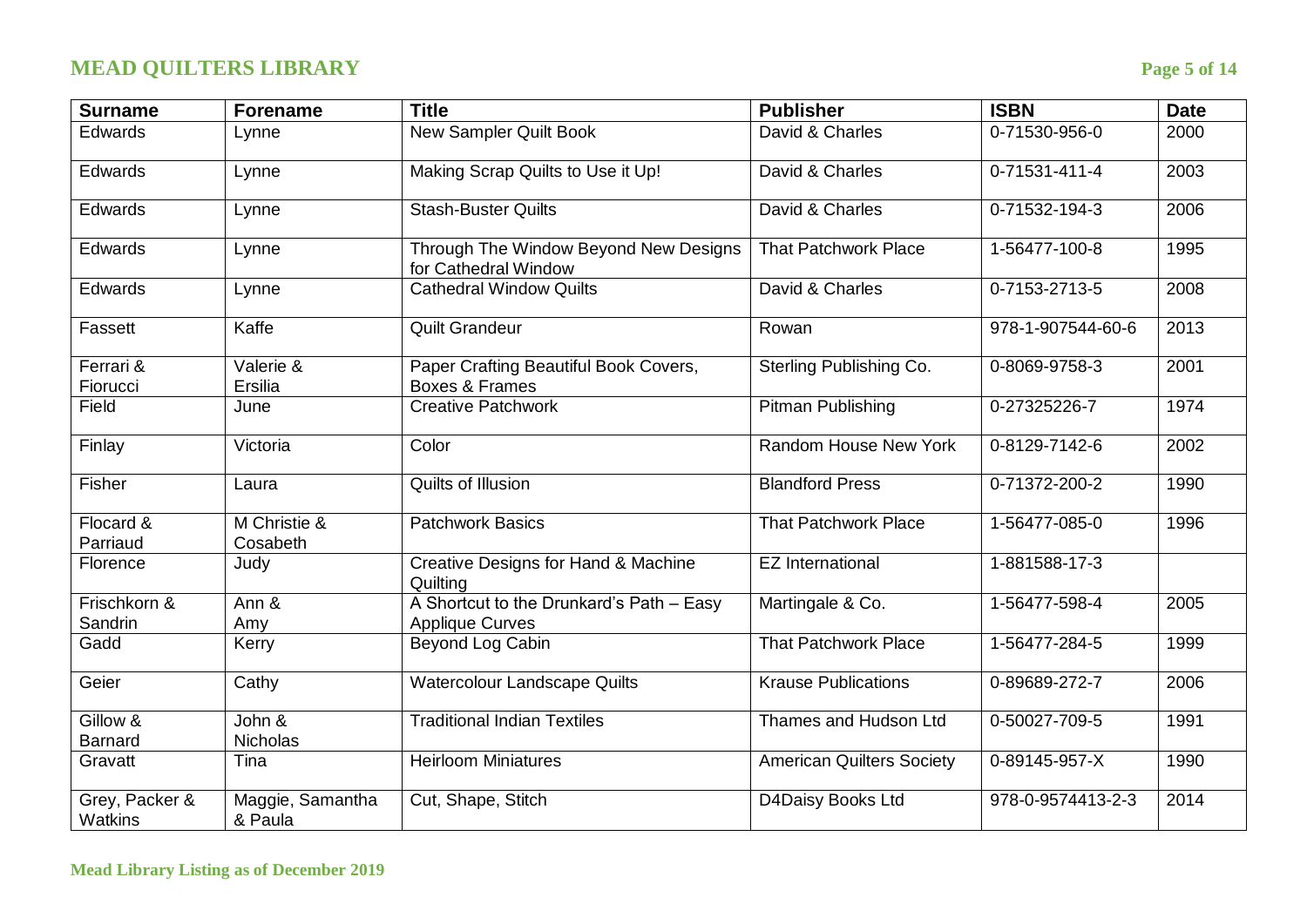# **MEAD QUILTERS LIBRARY Page 6 of 14**

| <b>Surname</b> | <b>Forename</b> | <b>Title</b>                                                 | <b>Publisher</b>                   | <b>ISBN</b>       | <b>Date</b> |
|----------------|-----------------|--------------------------------------------------------------|------------------------------------|-------------------|-------------|
| Goddard        | Janet           | Weekend Makes - Simple Applique and<br>Patchwork to make     |                                    |                   | 2019        |
| Goddard        | Janet           | Weekend Makes - 25 Quick and Easy<br>Projects to make.       |                                    |                   | 2019        |
| Hall           | Dorothea        | <b>Quilting Patchwork &amp; Applique Projects</b>            | The Apple Press                    | 1-85076-058-6     | 1986        |
| Halgrimson     | Jan             | <b>Great Scrapbag Quilts</b>                                 | <b>Weaver-Finch Publications</b>   | Not given         | 1980        |
| Halvorsen      | Nancy           | Easy Does it for Christmas                                   | Art to Heart                       |                   |             |
| Harker         | Gail            | <b>Machine Embroidery</b>                                    | <b>Merehurst Ltd</b>               | 1-85391-057-0     | 1990        |
| Harker         | Gail            | Fairytale Quilts & Embroidery                                |                                    | 978-1-85391-145-3 | 1996        |
| Haslam         | Marion          | Quilts in Bloom                                              | Creative Publishing Inc.           | 1-800-328-3895    | 2004        |
| Hawley         | M'Liss Rae      | Mariner's Medallion Using Foundation<br><b>Paper Piecing</b> | <b>That Patchwork Place</b>        | 1-56477-246-2     | 1999        |
| Hawley         | M'Liss Rae      | Round Robin Renaissance                                      | C & T Publishing                   | 1-57120-328-1     | 2006        |
| Hellaby        | Karin           | Sew In A Row Quilts                                          | <b>Quilters Haven Publications</b> | 0-95409-280-5     | 2001        |
| Hellaby        | Karin           | <b>Fast Flying Geese Quilts</b>                              | <b>Quilters Haven Publications</b> | 0-9540928-3-X     |             |
| Henning        | <b>Brenda</b>   | <b>Stained Glass Flower Garden</b>                           | <b>Bear Paw Productions</b>        | 0-96488-783-5     |             |
| Hilberg        | <b>Birte</b>    | The Patchwork Planner                                        | David & Charles                    | 0-7153-0008-3     | 1993        |
| Hiney          | Mary Jo         | <b>Beautiful Foundation-Pieced Quilt Blocks</b>              | <b>Sterling Publishing Co</b>      | 0-80694-325-4     | 1999        |
| Hopkins        | Judy            | <b>Triangle-Free Quilts</b>                                  | <b>That Patchwork Place</b>        | 1-56477-393-0     | 2002        |
| Horton         | Roberta         | An Amish Adventure                                           | C & T Publishing                   | 0-914881-01-9     | 1983        |
| Hulbert        | Anne            | <b>Folk Art Quilts</b>                                       | Anaya Publishers Ltd.              | 1-80328-389-5     | 2004        |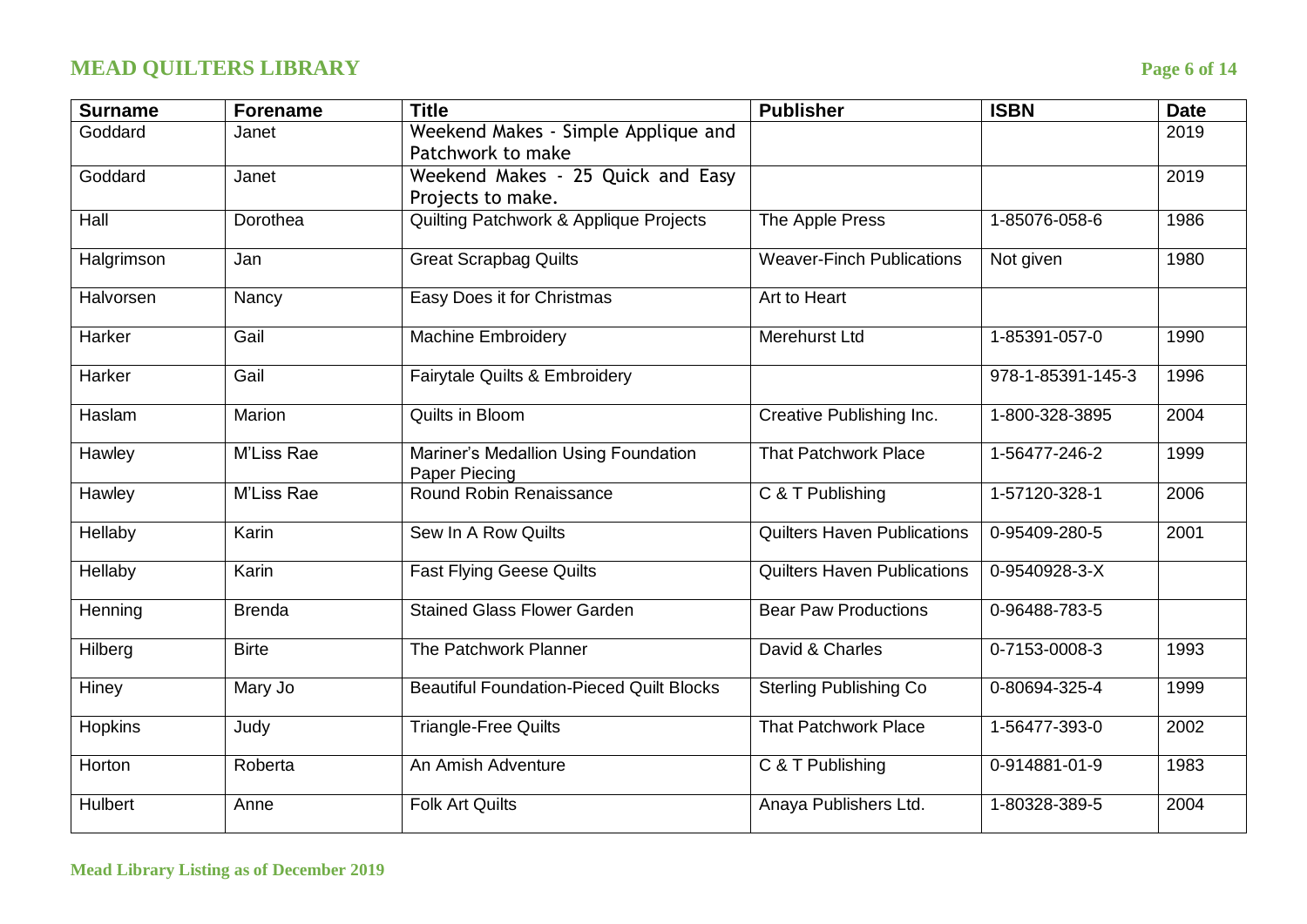# **MEAD QUILTERS LIBRARY Page 7 of 14**

| <b>Surname</b>         | <b>Forename</b> | <b>Title</b>                          | <b>Publisher</b>                  | <b>ISBN</b>       | <b>Date</b> |
|------------------------|-----------------|---------------------------------------|-----------------------------------|-------------------|-------------|
| <b>Innes</b>           | Miranda         | Rags To Rainbows                      | Collins & Brown                   | 1-85585-134-2     | 1992        |
| <b>Innes</b>           | Miranda         | <b>Complete Home Crafts</b>           | <b>Dorling Kindersley</b>         | 978-0-7513-0454-1 | 2007        |
| Jerstorp &<br>Kohlmark | Karin &<br>Eva  | The Textile Design Book               | A & C Black                       | 0-7136-3130-9     | 1990        |
| Johannah               | <b>Barbara</b>  | Barbara Johannah's Crystal Piecing    | <b>Chilton Book Company</b>       | 0-8019-8400-9     | 1993        |
| Johanson<br>Twelker    | Nancyann        | A Quilters Christmas                  | <b>That Patchwork Place</b>       | 0-943574-26-9     | 1984        |
| Jorgensen              | Sharlene        | <b>Quilting for all Seasons</b>       | Sharlene Jorgensen                | Not given         | 1997        |
| Kelly                  | Helen           | <b>Flowers From The Heart</b>         | <b>Helen Kelly</b>                |                   | 1994        |
| Kimball                | Jeanna          | Red & Green, An Applique Tradition    | <b>That Patchwork Place</b>       | 0-94357-468-4     | 1990        |
| Kime                   | Janet           | The Border Workbook                   | <b>That Patchwork Place</b>       | 1-56477-184-9     | 1997        |
| Knab-Leers et al       | Nadja           | Scandinavian Designs in Red & White   | <b>Search Press</b>               | 978-1-84448-748-6 | 2011        |
| Kraemer                | Monta Lea       | New Path                              | Monta Lea Kraemer                 |                   | 1989        |
| Kuo                    | Susanna         | Katagani - Japanese Textile Stencils  | Seattle Art Museum                | 0-932216-18-8     | 1985        |
| Labanaris              | Faye            | Applique Rose Garden                  | <b>American Quilters Society</b>  | 1-57432-884-0     | 2005        |
| Lacome                 | <b>Susie</b>    | <b>Kids Country</b>                   | <b>Museum Quilts Publications</b> | 1-89795-430-1     | 1996        |
| Landman                | Ann Lee         | Learning to Quilt the Traditional Way | <b>Museum Quilts Publications</b> | 1-89795-408-5     | 1995        |
| Lawther                | Gail            | Glimpses of New Zealand               | <b>Teamwork Craftbooks</b>        | 978-0-09553-499-5 | 2009        |
| Lawther                | Gail            | The Complete Quilting Course          | <b>Ebury Press</b>                | 0-09177-042-4     | 1992        |
| Lehman                 | Libby           | Threadplay                            | <b>That Patchwork Place</b>       | 1-56477-202-0     | 1997        |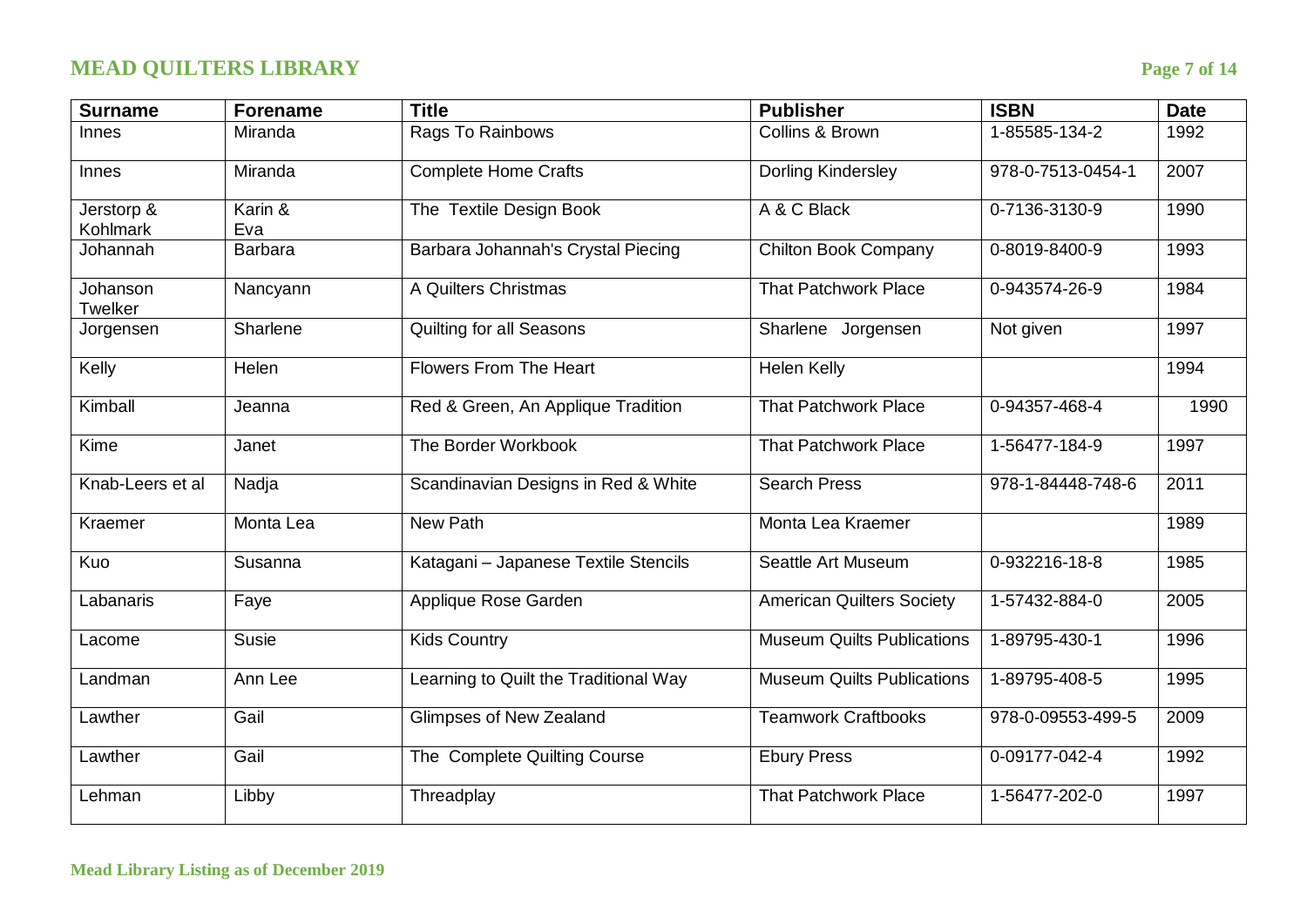# **MEAD QUILTERS LIBRARY Page 8 of 14**

| <b>Surname</b>        | <b>Forename</b>                        | <b>Title</b>                            | <b>Publisher</b>                 | <b>ISBN</b>       | <b>Date</b> |
|-----------------------|----------------------------------------|-----------------------------------------|----------------------------------|-------------------|-------------|
| Lodge                 | Diana                                  | <b>Traditional Needle Arts Quilting</b> | <b>Mitchell Bleazley</b>         | 1-85732-566-4     | 1995        |
| Long                  | Laura                                  | <b>Knitted Toy Tales</b>                | David & Charles                  | 0-75133-172-8     | 2009        |
| Loughman              | Gloria                                 | <b>Luminous Landscapes</b>              | Amy Marson                       | 1-57120-66-       | 2007        |
| Madden                | Angela                                 | Applique & Roses                        | <b>MCQ Publications</b>          | 0-95210-602-7     | 1995        |
| Madden                | Angela                                 | Sew Easy Celtic                         | <b>MCQ Publications</b>          | 0-95210-600-0     | 1993        |
| Madden                | Angela                                 | <b>Paradise Flowers</b>                 | <b>MCQ Publications</b>          | $0-95210-605-1$   | 1996        |
| Madden                | Angela                                 | Slice Up a Circle                       | <b>MCQ Publications</b>          | 0-95210-603-5     | 1996        |
| Madden                | Angela                                 | <b>Pieceful Scenes</b>                  | <b>MCQ Publications</b>          | 0-95210-604-3     | 1997        |
| Madden                | Angela                                 | <b>Surprising Silhouettes</b>           | <b>MCQ Publications</b>          | 978-0-9933440-0-8 | 2015        |
| Mahler                | Celine Blanchard                       | Once Upon a Quilt                       | Van Nostrand Reinhold<br>Company | 0-44224-967-5     | 1973        |
| Mahoney               | Nancy                                  | <b>Fast Fusible Flower Quilts</b>       | <b>That Patchwork Place</b>      | 978-1-60468-039-3 | 2011        |
| Makhan                | Rosemary                               | <b>More Biblical Quilt Blocks</b>       | <b>That Patchwork Place</b>      | 1-56477-581-X     | 2005        |
| Martin                | Terry                                  | <b>Fast Fusible Quilts</b>              | <b>That Patchwork Place</b>      | 1-56477-367-1     | 2001        |
| Martin                | Judy                                   | Cookies'n'Quilts                        | <b>Crossley Griffith</b>         | 0-92958-908-4     | 2001        |
| Martin                | Judy                                   | Log Cabin Quilt Book                    | Crossley-Griffith                | 978-0-92958-912-1 | 2007        |
| Martin &<br>McCloskey | Judy $\overline{\mathbf{g}}$<br>Marsha | Pieced Border the Complete Resource     | Crossley-Griffith                | 0-92958-903-3     | 1997        |
| Mayne                 | Mary                                   | Clever Banners, Panels & Postcards      | <b>American Quilters Society</b> | 1-57432-911-1     | 2006        |
| McCaffery             | Bonnie Lyn                             | <b>Fantasy Fabrics</b>                  | <b>Fiber Studio Press</b>        | 1-56477-272-1     | 1999        |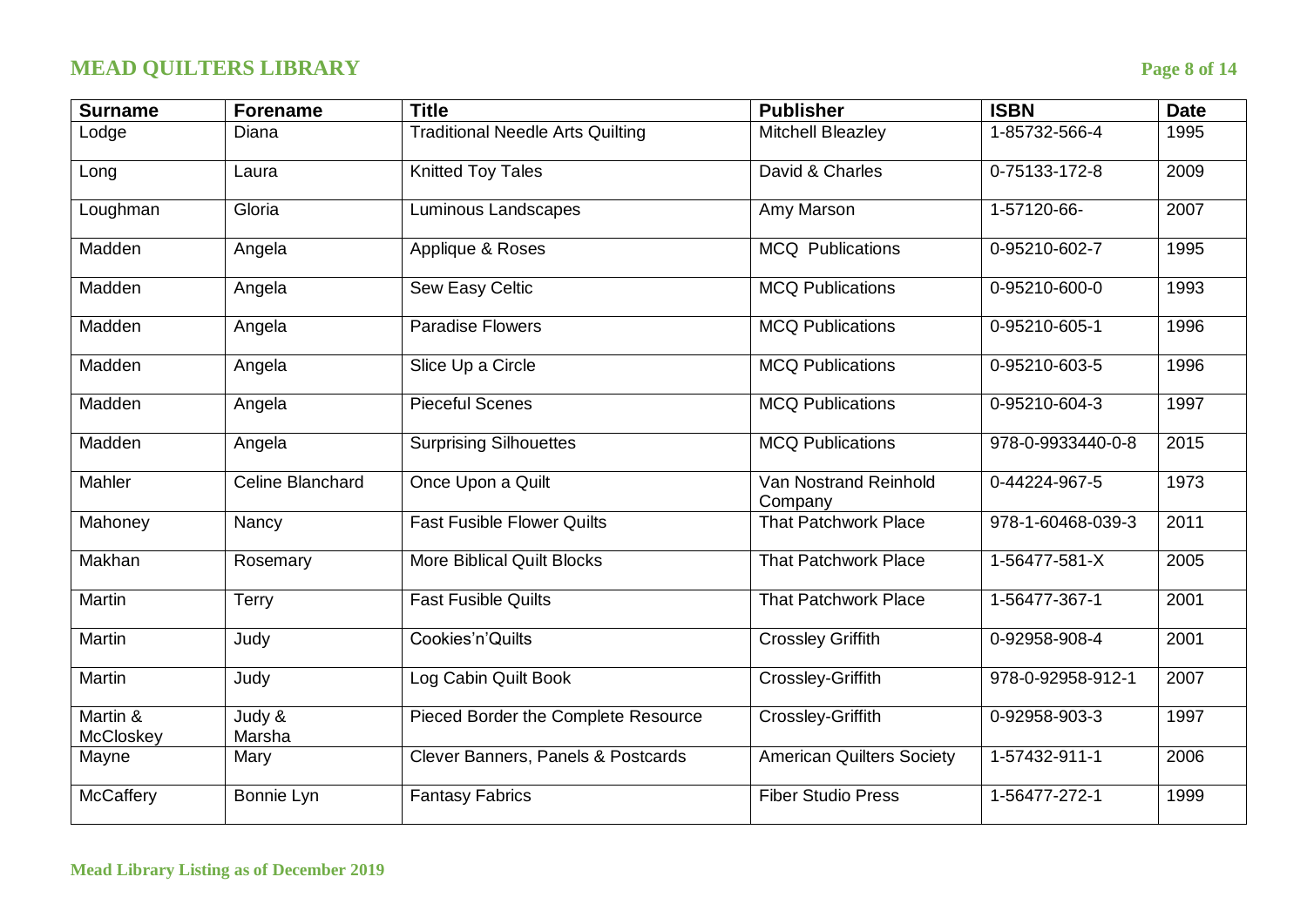# **MEAD QUILTERS LIBRARY Page 9 of 14**

| <b>Surname</b>   | <b>Forename</b>    | <b>Title</b>                                              | <b>Publisher</b>                  | <b>ISBN</b>       | <b>Date</b> |
|------------------|--------------------|-----------------------------------------------------------|-----------------------------------|-------------------|-------------|
| <b>McCaffery</b> | Bonnie Lyn         | <b>Fantasy Floral Quilts</b>                              | <b>That Patchwork Place</b>       | 1-56477-387-6     | 2001        |
| McCaffery        | Bonnie Lyn         | <b>Portrait Quilts</b>                                    | <b>Bonnie Lyn McCaffery</b>       | 0-97669-343-7     | 2005        |
| McDowell         | Ruth               | <b>Pieced Vegetables</b>                                  | <b>C&amp;T Publishing</b>         | 2-00100-504-9     | 2002        |
| McDowell         | Ruth               | Piecing Expanding The Basics                              | <b>C&amp;T Publishing</b>         | 1-57120-041-X     | 1998        |
| McKenzie         | Kate               | Two-Hour Mini Quilt Projects                              | <b>Sterling Publishing Co</b>     | 0-80698-643-3     | 1997        |
| <b>McMorris</b>  | Penny              | Quilting, an Introduction to American<br>Patchwork Design | <b>BBC</b>                        | 0-56321-039-7     | 1984        |
| Meech            | Sandra             | Contemporary Quilts Design, Surface, and<br><b>Stitch</b> | <b>B T Batsford Limited</b>       | 7-13488-556-5     | 2005        |
| Michell          | Marti              | <b>Machine Quilting In Sections</b>                       | <b>Michell Marketing Inc</b>      |                   | 2004        |
| Miller           | Margaret           | <b>Easy Pieces</b>                                        | $\overline{C \& T}$ Publishing    | 1-57120-051-7     | 1998        |
| Mira             | <b>Princess</b>    | <b>Colour Your World</b>                                  | <b>C&amp;T Publishing</b>         | 978-1-57000-000-0 | 2008        |
| Mochinaga        | Reiko & Loretta    | Hawaiian Quilts, Tradition & Transition                   | University Of Hawaii Press        | 0-82482-928-X     | 2004        |
| Montgomery       | Florence M.        | Textiles in America 1650-1870                             | W W Norton & Co.                  | 0-39301-703-6     | 1984        |
| Morgan &<br>Benn | Leslie &<br>Claire | <b>Tray Dying</b>                                         | <b>Committed to Cloth</b>         | 978-95516-491-0   | 2006        |
| <b>Morris</b>    | Patricia           | Perfecting the Quilting Stitch                            | <b>American Quilter's Society</b> | 0-89145-962-6     | 1990        |
| <b>Morris</b>    | Penny C.           | Quilting, an Introduction to American<br>Patchwork Design | <b>BBC</b>                        | 0-56321-039-7     | 1984        |
| <b>Mostek</b>    | Pamela             | <b>Scatter Garden Quilts</b>                              | Martingale & Co.                  | 1-56477-583-6     | 2005        |
| <b>Mostek</b>    | Pamela             | Blended Borders, Quilts with a Creative<br>Edge           | <b>That Patchwork Place</b>       | 1-56477-930-4     | 2009        |
| Mumm             | Debbie             | Angel Wings and growing Things                            | Mumm's The Word                   |                   | 1995        |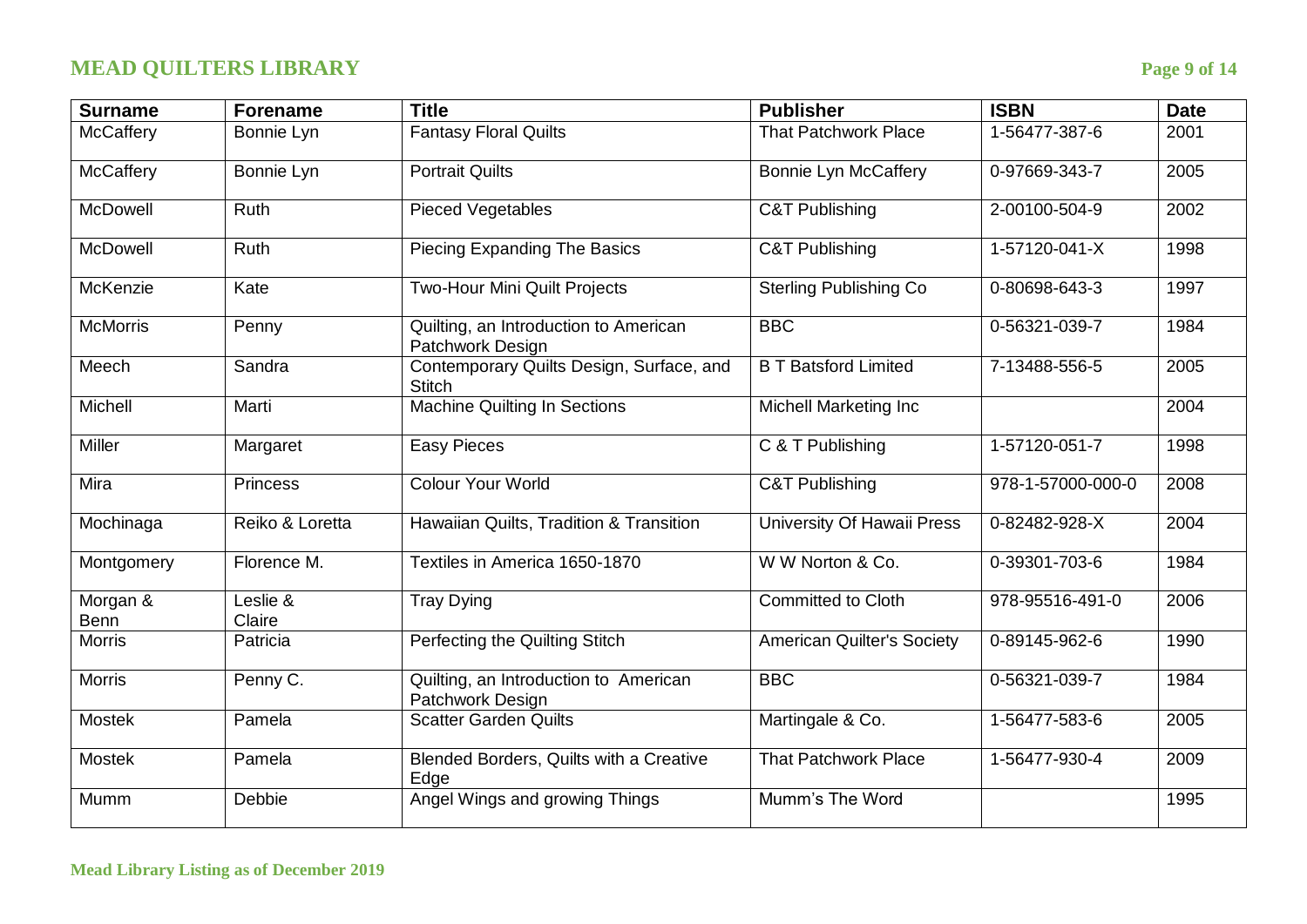# **MEAD QUILTERS LIBRARY Page 10 of 14**

| <b>Surname</b>            | <b>Forename</b>      | <b>Title</b>                         | <b>Publisher</b>                  | <b>ISBN</b>       | <b>Date</b> |
|---------------------------|----------------------|--------------------------------------|-----------------------------------|-------------------|-------------|
| Munsterberg               | Hugh                 | The Japanese Kimono                  | <b>Oxford University Press</b>    | 0-19-587511-7     | 1996        |
| Naylor                    | Phillipa             | <b>Applique Mastery</b>              | Dragon Threads Ltd                | 978-0-9818860-5-3 | 2013        |
| Nelson                    | Suzanne              | Fast, Fun and Fabulous Quilts        | Rodale Press Inc                  | 1-57954-297-2     | 1996        |
| Newman                    | Velda                | A Painter's Approach to Quilt Design | <b>That Patchwork Place</b>       | 1-56477-119-9     | 1996        |
| Olsen                     | Claudia              | Two-Block Theme Quilts               | <b>That Patchwork Place</b>       | 1-56477-654-9     | 2006        |
| Palmer                    | Carolann             | Quilts For Kids                      | <b>That Patchwork Place</b>       | 1-56477-036-2     | 1993        |
| Papadakis                 | <b>Branda Manges</b> | Dear Jane                            | Wrights                           | 1-88158-815-7     | 1996        |
| Parker                    | Mary                 | Sashiko                              | Search Press Ltd.                 | 1-90397-526-3     | 2002        |
| Pullman                   | Rachel & Kenneth     | A Treasury of Amish Quilts           | <b>Good Books</b>                 | 1-56148-000-2     | 1990        |
| Penders                   | Mary Coyne           | Rectangles                           | <b>Quilt Digest Press</b>         | 0-91332-735-2     | 1991        |
| Philips &<br>Pysto        | Cherly &<br>Linda    | <b>Rings That Bind</b>               | <b>Philips Fiber Art</b>          | 0-96778-944-3     | 2003        |
| Poster                    | Donna                | <b>Speed-Cut Quilts</b>              | <b>Chilton Book Company</b>       | 0-80197-889-0     | 1989        |
| <b>Quilts Made Easy</b>   |                      | <b>Almost Amish Sampler</b>          | Oxmoor House                      | 0-84871-292-7     | 1997        |
| Rae                       | Janet                | The Quilts Of The British Isles      | E P Dutton                        | 0-52548-341-1     | 1987        |
| Rayment                   | Jennie               | <b>Tucks &amp; Textures Two</b>      | J R Publications                  | 0-95246-756-9     | 1997        |
| Rayment                   | Jennie               | <b>Tucks Textures &amp; Pleats</b>   | J R Publications                  | 0-95246-754-2     | 1994        |
| Reynolds                  | <b>Bethany S</b>     | <b>Magic Stack-n-Whack Quilts</b>    | <b>American Quilter's Society</b> | 1-57432-704-6     | 1998        |
| Richardson &<br>Griffiths | Rosamond &<br>Erica  | <b>Discovering Patchwork</b>         | <b>BBC</b>                        | 0-56316-212-0     | 1977        |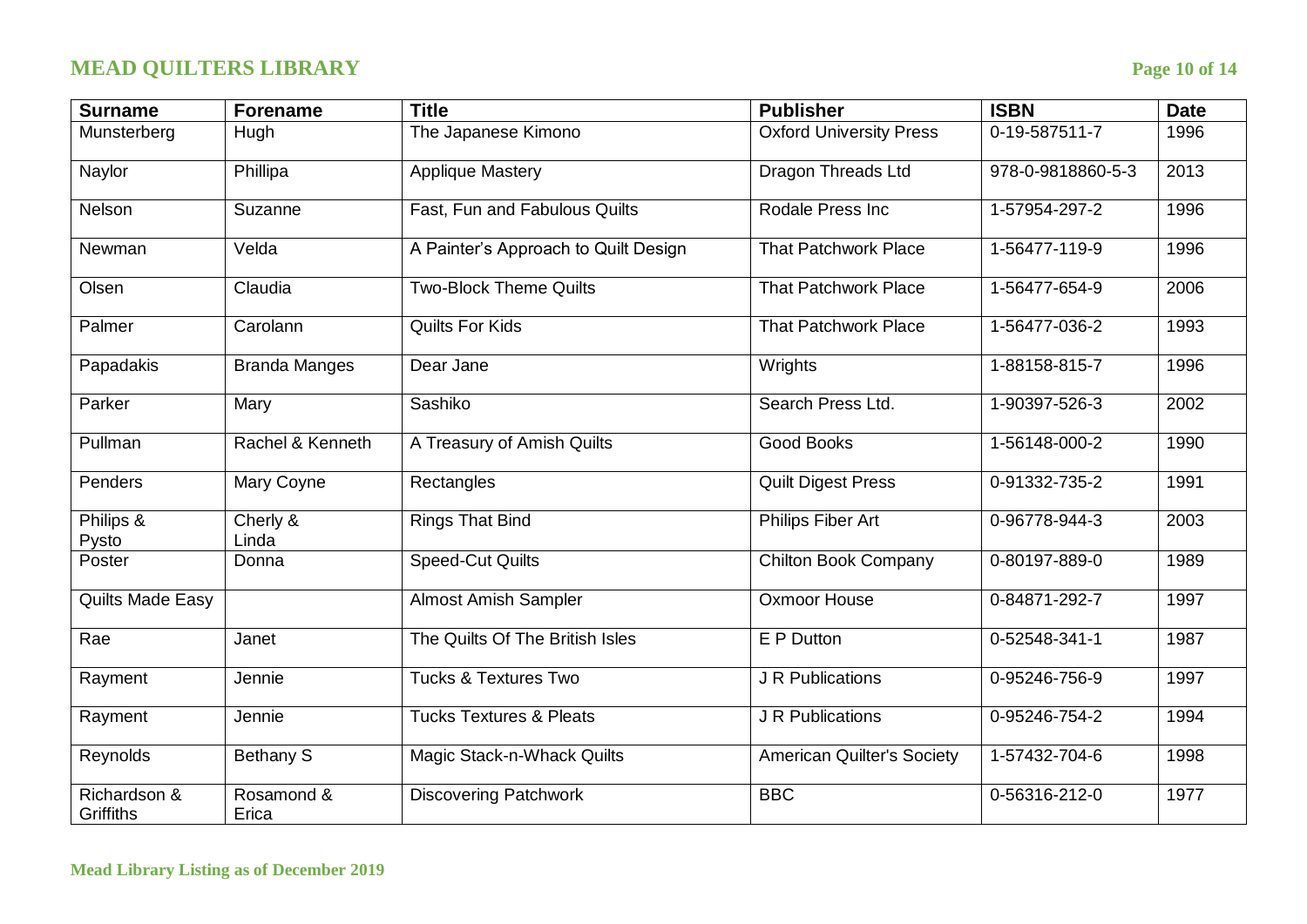# **MEAD QUILTERS LIBRARY Page 11 of 14**

| <b>Surname</b>        | <b>Forename</b>    | <b>Title</b>                                             | <b>Publisher</b>                  | <b>ISBN</b>           | <b>Date</b> |
|-----------------------|--------------------|----------------------------------------------------------|-----------------------------------|-----------------------|-------------|
| Robinson              | Jackie             | <b>Tessalations</b>                                      | Jackie Robinson                   | none                  | 1992        |
| Roen                  | Fran               | Country Quilts In A Day                                  | <b>Sterling Publishing Co</b>     | 0-80698-288-8         |             |
| <b>Rudkin</b>         | Linda              | <b>Natural Dyes</b>                                      | A & C Black Publishers            | 978-0-71367-955-7     | 2007        |
| <b>Rudkin</b>         | Linda              | <b>Flower Pounding</b>                                   | A & C Black Publishers            | 978-1-40812-746-9     | 2011        |
| Rymer &<br>Koolish    | Cyndy &<br>Lynn    | More Photo Fun                                           | C & T Publishing                  | 1-57120-131-3         |             |
| Scheider              | Sally              | <b>Celebrating the Quilt</b>                             | <b>That Patchwork Place</b>       | 1-56477-139-3         | 1996        |
| Schwartz &<br>Seifert | $Liz$ &<br>Stephen | Paper Piecing The Seasons                                | <b>That Patchwork Place</b>       | 1-56477-248-9         | 1998        |
| Seward                | Linda              | The Complete Book of Patchwork, Quilting<br>& Applique   | <b>Mitchell Beazley</b>           | 1-85732-856-6         | 1996        |
| Seward                | Linda              | Quilts Around The Year                                   | <b>Museum Quilts Publications</b> | $0 - 80690 - 710 - X$ | 1994        |
| Seward                | Linda              | <b>Country Quilts</b>                                    | <b>Mitchell Beazley</b>           | 1-85732-466-8         | 1992        |
| Seward                | Linda              | The Country Quilters Companion                           | <b>Mitchell Beazley</b>           | 1-85732-262-2         | 1994        |
| Shackelford           | Anita              | Three Dimensional Applique & Embroidery<br>Embellishment | <b>American Quilters Society</b>  | 1-57432-823-9         | 2003        |
| Shay                  | Joan               | Petal by Petal                                           | <b>American Quilter's Society</b> | 1-57432-707-0         | 1998        |
| Shay                  | Joan               | Petal Play The Traditional Way                           | <b>American Quilter's Society</b> | 1-57432-770-4         | 2001        |
| Sielman               | Martha             | <b>Masters: Art Quilts</b>                               | Lark Books                        | 1-60059-107-8         | 2008        |
| Sloppy                | Evelyn             | Log Cabin Fever                                          | <b>That Patchwork Place</b>       | 1-900371-75-8         |             |
| Snyder                | Karen              | <b>Bundles of Fun</b>                                    | <b>Krause Publications</b>        | 978-1-60059-107-5     | 2006        |
| Stapleton             | Dorothy            | Confessions of a Quilter                                 | <b>Team Work Craft Books</b>      | 0-89689-230-1         | 2001        |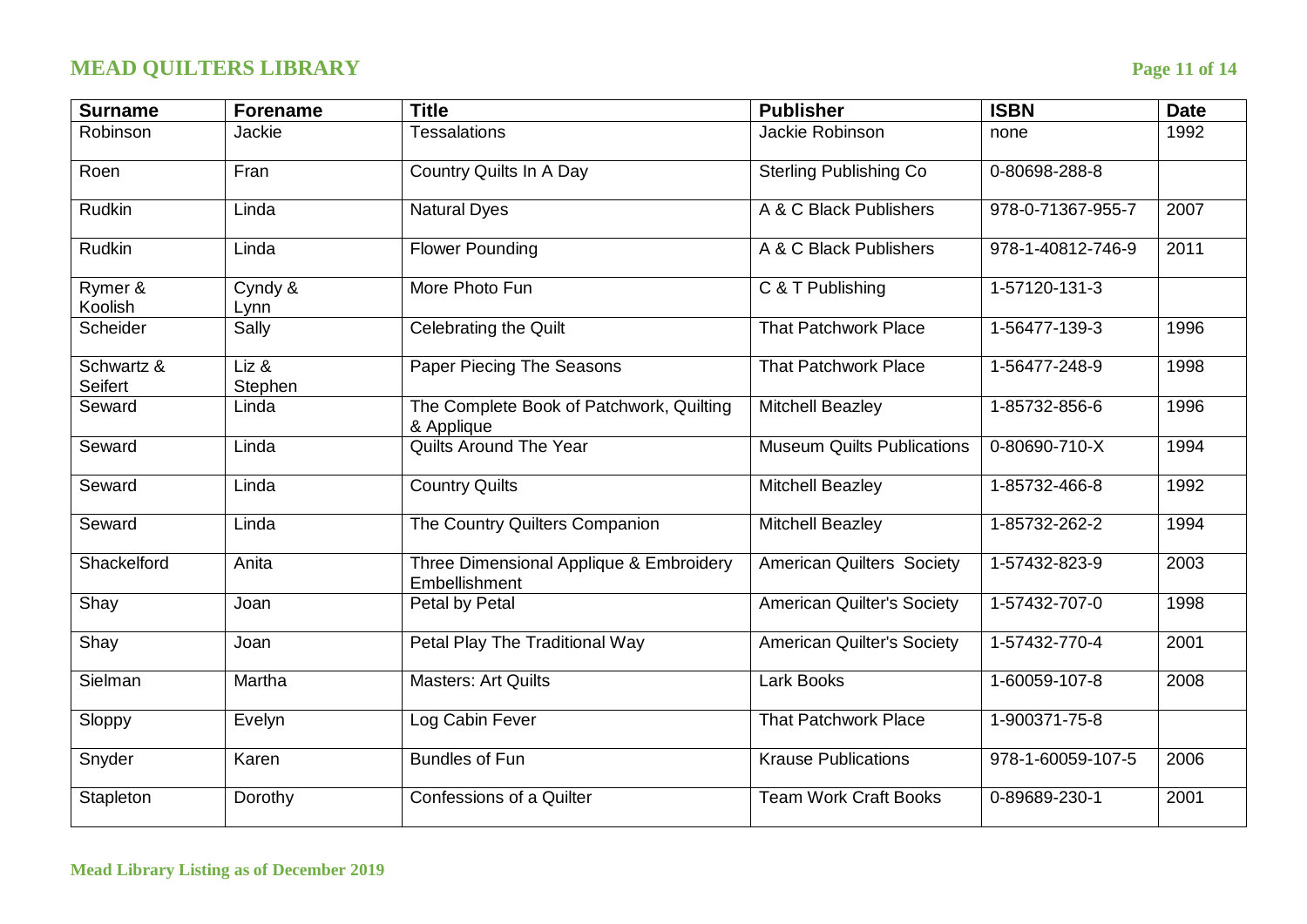# **MEAD QUILTERS LIBRARY Page 12 of 14**

| <b>Surname</b>        | <b>Forename</b> | <b>Title</b>                                                           | <b>Publisher</b>                  | <b>ISBN</b>   | <b>Date</b> |
|-----------------------|-----------------|------------------------------------------------------------------------|-----------------------------------|---------------|-------------|
| Stapleton             | Dorothy         | Log Cabin Landscapes                                                   | <b>Traplet Publications Ltd.</b>  | 0-95325-904-8 |             |
| Stapleton             | Dorothy         | <b>Quirky Quilts</b>                                                   | <b>Team Work Craft Books</b>      | 1-90037-175-8 |             |
| <b>Strain</b>         | Debs            | <b>Snow Friends</b>                                                    | Self publication                  | 0-95325-901-3 |             |
| Thomas                | Davina          | 200 Quilt Blocks to Mix & Match                                        | David & Charles                   | 1-89062-144-7 | 2005        |
| Thomas                | Donna Lynn      | Shortcuts To The Top 15 Quilts to Rotary<br><b>Cut and Strip Piece</b> |                                   | 0-71532-236-2 |             |
| Thomas                | Donna Lynn      | <b>Stripples Strikes Again</b>                                         | <b>That Patchwork Place</b>       |               | 1997        |
| <b>Tinkler</b>        | Nikki           | The Essential Sampler Quilt                                            | <b>Teamwork Craft Books</b>       | 1-56477-195-4 | 2005        |
| Townrow               | Anja            | <b>Dutch Flowerpot Quilts</b>                                          | <b>American Quilter's Society</b> | 0-95325-909-9 | 2000        |
| <b>Townswick</b>      | Jane            | <b>Artful Album Quilts</b>                                             | <b>That Patchwork Place</b>       | 1-57432-766-6 | 2001        |
| Tudor                 | Linda           | Embroidered Purses - Design &<br>Techniques                            | <b>Batsford</b>                   | 1-56477-366-3 | 2004        |
| <b>Turpin-Delport</b> | Lesley          | <b>Quilts &amp; Quilting</b>                                           | New Holland                       | 1-56477-386-8 | 1991        |
| Valentine             | Gail            | Mirror Manipulations Hidden Images-<br><b>Unique Quilts</b>            | <b>That Patchwork Place</b>       | 1-85368-139-3 | 1996        |
| Various               |                 | The Knopf Collectors' Guides to American<br>Antiques                   | Alfred A Knof Inc                 | 1-56477-137-7 | 1982        |
| Voudrie               | Sylvia Trygg    | <b>Tiny Amish Traditions</b>                                           | <b>Chitra Publications</b>        | 0-39471-271-4 | 1994        |
| Walker                | Michele         | The Passionate Quilter                                                 | Ebury Press London                | 0-96225-658-7 | 1990        |
| <b>Walters</b>        | Jo              | Bid Stitch - A Faster Way to Hand Quilt                                | Jo Walters                        |               | 1995        |
| <b>Watts</b>          | Pamela          | <b>Embroidered Flowers</b>                                             | <b>Batsford Embroidery Books</b>  | 0-8523-885-1  | 2000        |
| <b>Watts</b>          | Pamela          | <b>Machine Embroidery</b>                                              | <b>B T Batsford Limited</b>       | 0-71348-161-7 | 1992        |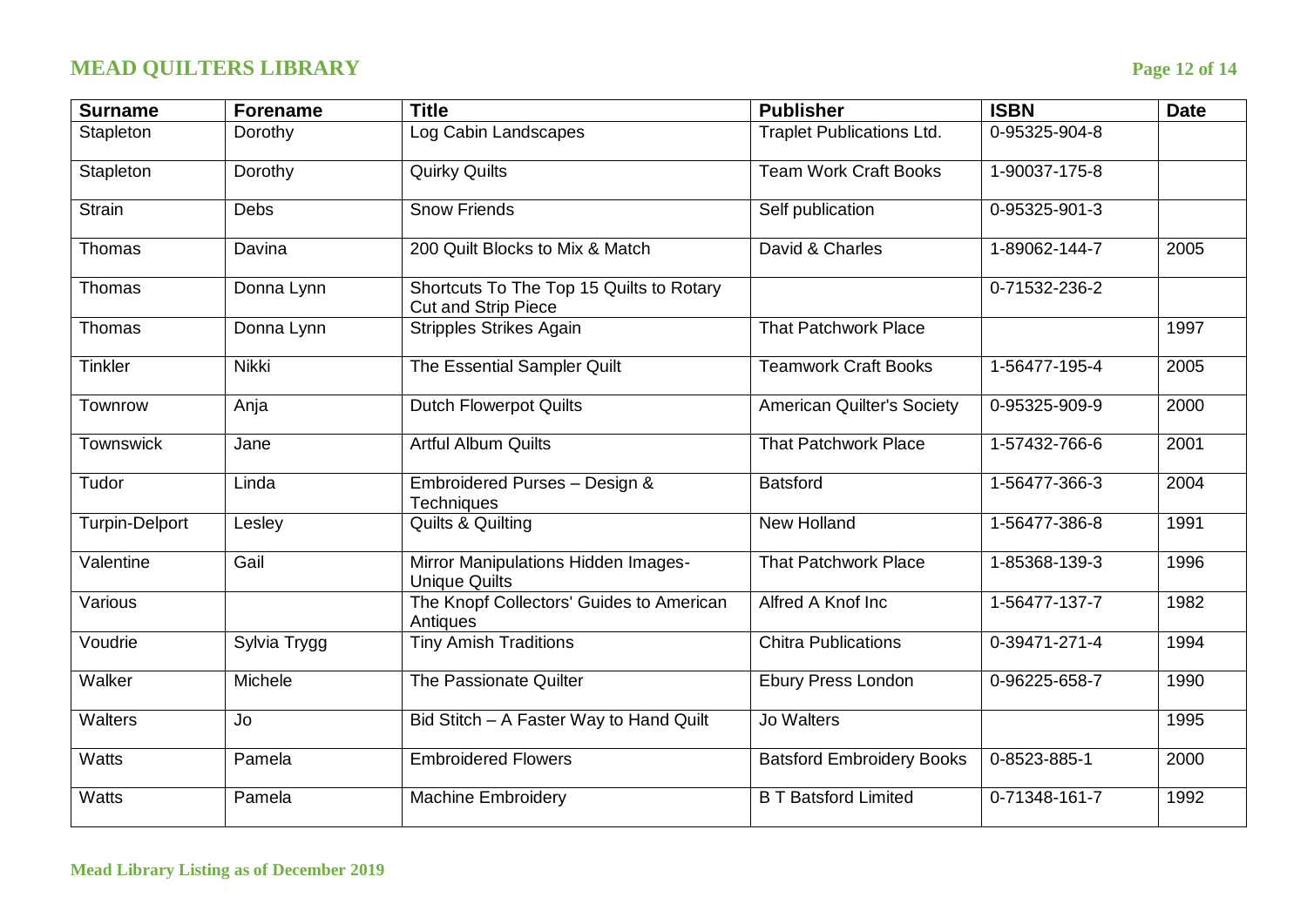# **MEAD QUILTERS LIBRARY Page 13 of 14**

| <b>Surname</b> | <b>Forename</b> | <b>Title</b>                                                      | <b>Publisher</b>                  | <b>ISBN</b>   | <b>Date</b> |
|----------------|-----------------|-------------------------------------------------------------------|-----------------------------------|---------------|-------------|
| Weiss          | <b>Rita</b>     | Grandmother's Quilts & How to Make Them                           | American School of<br>Needlework  | 0-71346-644-8 | 1989        |
| Wells          | Jean            | Button hole stitch applique                                       |                                   | 0-88195-228-1 |             |
| Wells          | Jean            | The Basket Quilt                                                  | <b>C&amp;T Publishing</b>         |               | 1994        |
| Wells          | Jean & Valori   | Along the Garden Path                                             | C & T Publishing Inc.             | 0-91488-174-4 | 2001        |
| Wells          | Jean            | The Bear's Paw Quilt                                              | <b>C&amp;T Publishing</b>         | 1-57120-118-1 | 2001        |
| Wells          | Jean            | The Stars and Hearts Quilt                                        | <b>C&amp;T Publishing</b>         | 1-57432-756-9 | 1992        |
| Wentworth      | Judy            | Quilts                                                            | <b>Bracken Books</b>              | 0-91488-152-3 | 1989        |
| Wien           | Carol Anne      | The Log Cabin Quilt Book                                          | Bell & Hyman                      | 1-85170-299-7 | 1985        |
| Wilkinson      | Rosemary        | Quick and Easy Projects for the Weekend<br>Quilter                | <b>New Holland Publishers</b>     | 0-7135-2487-1 | 2002        |
| Wolfrom        | Joen            | Landscapes & Illusions                                            | <b>C&amp;T Publishing</b>         | 1-84330-062-1 | 1991        |
| Wolfrom        | Joen            | The Magical Effects of Colour                                     | <b>C&amp;T Publishing</b>         | 0-91488-132-9 | 1992        |
| Wolfrom        | Joen            | The Visual Dance                                                  | C & T Publishing                  | 0-91488-153-1 | 1995        |
| Wolfrom        | Joen            | Make Any Block Any Size                                           | C & T Publishing                  | 0-91488-193-0 | 1999        |
|                |                 | 30+ Projects Using Fat Quarters                                   | Leisure Arts Publications         | 1-57120-068-1 | 1999        |
|                |                 | Bear's Paw New Quilts From an Old<br>Favourite                    | <b>AQS</b>                        | none          |             |
| Zimmerman      | Darlene         | <b>Fat Quarter Small Quilts</b>                                   | <b>KP</b> Books                   | 1-57432-756-9 | 2005        |
| Zimmerman      | Darlene         | The Quilters Edge, Borders, Binding &<br><b>Finishing Touches</b> | <b>Krause Publications</b>        | 0-87349-945-X | 2005        |
| (Catalogue)    |                 | Museum of the American Quilter's Society                          | <b>American Quilter's Society</b> | 0-87349-979-4 | 1994        |